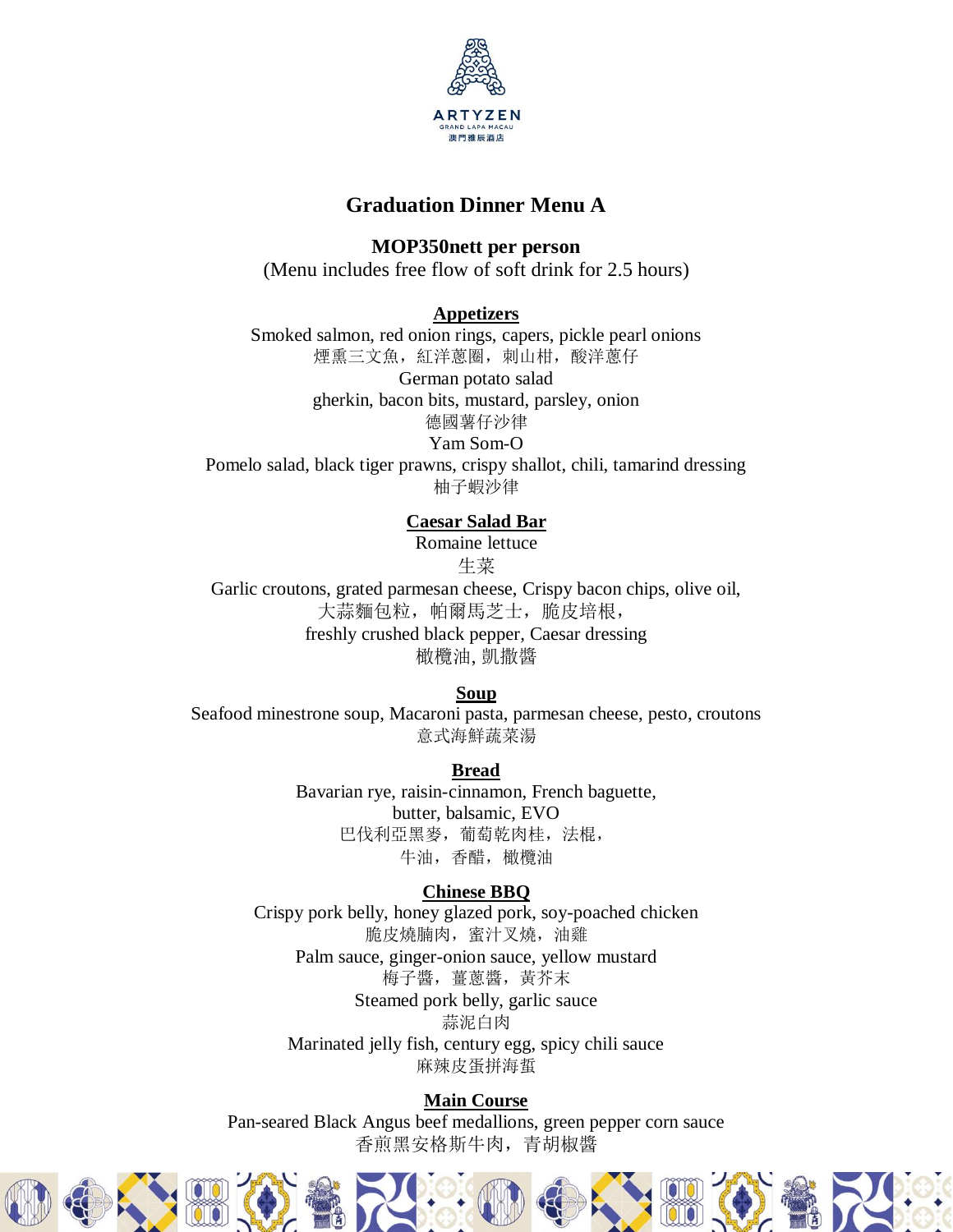

Roasted Iberico pork, thyme jus 烤伊比利亞豬柳,百里香汁

Pan fried salmon, lemon butter sauce 香煎三文魚,檸檬牛油醬 Thai green curry free-range chicken 泰式青咖哩雞 Braised Korean black mushroom and pak choi, conpoy-abalone sauce 碧綠瑤柱扒冬菇 Cauliflower Morney 花椰菜,辣醬 Garlic mashed potato 蒜香薯蓉 Ming Taizi fried rice 明太子炒飯

**Desserts**

**Graduation themed Dessert station (decorated according to guest color preference)** Diploma white chocolate coated wafer cookies with eatable ribbon 文憑造型白朱古力威化餅 Graduation chocolate coated strawberries 畢業朱古力草莓

> **Graduation cupcake tower (decorated with mini black academic cap and diploma)**

Graduation cap chocolate pops 畢業帽朱古力杯仔蛋糕 Macanese rice pudding

米布丁 Macanese orange-sponge roll 香橙卷 Chocolate brownies 朱古力布朗尼 Red bean soup 紅豆沙

**Ice Cream** 

Vanilla, strawberry, chocolate, green tea 香草,草莓,朱古力,綠茶

M&M's, Oreo crumbles, caramelized pistachio nuts, rum marinated raisins, coconut meringue, chocolate chips, toasted almonds,

M&M,奧利奧碎,開心果焦糖,朗姆酒醃製葡萄乾,椰子蛋白甜餅,巧克力片,烤杏仁

**Toppings**

Raspberry, strawberry, blueberry, chocolate, caramel sauce, mango-passionfruit 覆盆子,草莓,藍莓,巧克力,焦糖醬,芒果百香果

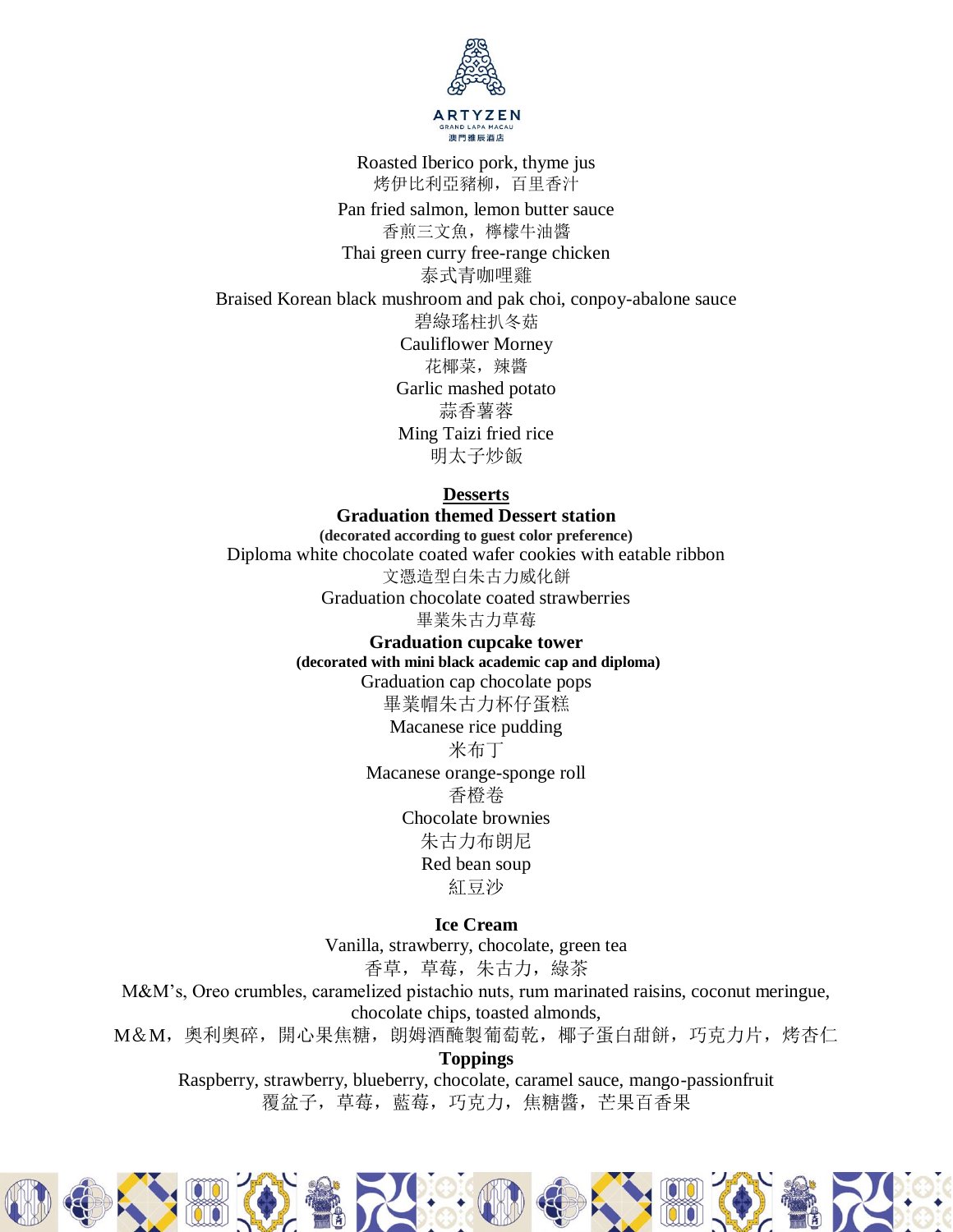

# **Graduation Dinner Menu B**

**MOP430nett per person** (Menu includes free flow of soft drink for 2.5 hours)

# **Appetizers**

Som Tam Thai green papaya salad, grilled prawns 靑木瓜鮮蝦沙律 Rice noodles, shredded chicken, sesame sauce 麻醬雞絲粉皮 Cajun roasted prawns, lime, coriander, chorizo sausage 卡真烤蝦,青擰,香菜,香腸

## **Charcutaria**

Coppar, salami, bresaola, chorizo, mortadella, pastrami 薩拉米香腸,布雷索拉,葡腸,肉腸,法式香腸 Smoked salmon, Vodka-beet-ginger cured salmon gravlax 煙熏三文魚,甜菜姜醃三文魚

Pickled vegetables, cornichons, semi-dried tomatoes, pearl onions, sliced red onion, capers, lemon wedges, black kalamata olives, large green olives 醃菜,酸靑瓜,番茄乾,洋蔥仔,紅洋蔥,刺山柑,檸檬角,黑卡拉邁橄欖,綠橄欖 Dijon mustard, tangy horseradish sauce, honey-dill mustard, sour cream, fig chutney 第戎芥末醬,辣根醬,蜂蜜芥末醬,酸奶油,無花果酸辣醬

# **Caesar Salad Bar**

Romaine lettuce

生菜

Garlic croutons, grated parmesan cheese, Crispy bacon chips, olive oil, 大蒜麵包粒,帕爾馬芝士,脆皮培根, freshly crushed black pepper, Caesar dressing

橄欖油, 凱撒醬

## **Soup**

Seafood minestrone soup Macaroni pasta, parmesan cheese, pesto, croutons 意式海鮮蔬菜湯

## **Bread**

Bavarian rye, raisin-cinnamon, French baguette butter, balsamic, EVO 巴伐利亞黑麥,葡萄乾肉桂,法棍 牛油,香醋,橄欖油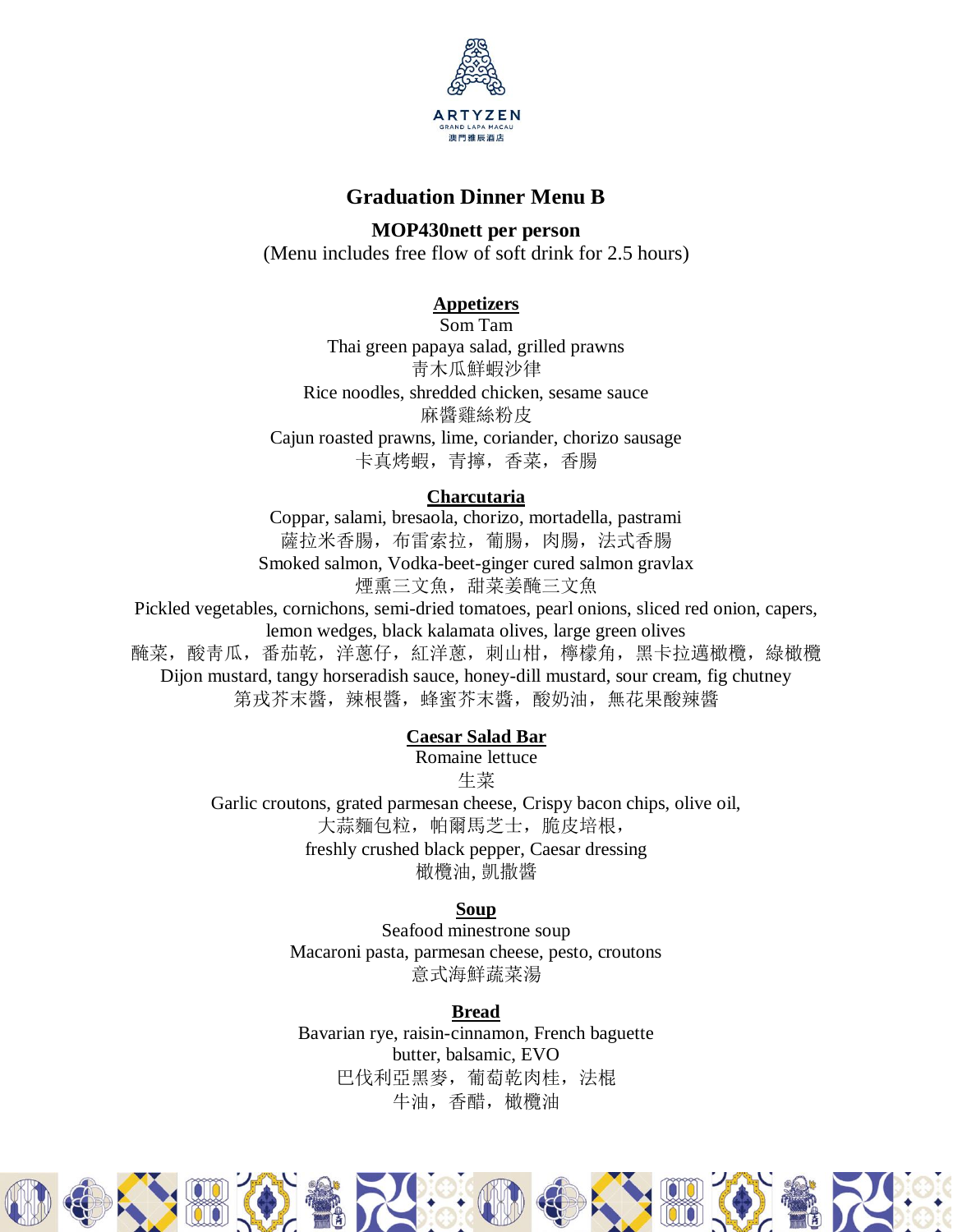

#### **Chinese BBQ**

Crispy pork belly, honey glazed pork, soy-poached chicken 脆皮燒腩肉,蜜汁叉燒,油雞 Palm sauce, ginger-onion sauce, yellow mustard 梅子醬,薑蔥醬,黃芥末 Steamed pork belly, garlic sauce 蒜泥白肉 Marinated jelly fish, century egg 皮蛋拼海蜇

#### **Main Course**

Pan-seared rack of lamb, rosemary sauce 香煎羊架,西蘭花,迷迭香醬 Roasted smoked duck breast, red wine sauce 烤煙熏鴨,红酒汁 Pan roasted seabass fillet, lemon butter sauce 烤鱸魚,檸檬牛油醬 Assorted seafood and porcini mushroom ragout 海鮮牛肝菌雜燴 Feijoada a Transmontana Iberico pork belly and white bean stew,Portuguese sausage 葡式大雜燴 Stir-fried rice, shrimp, roasted duck and pumpkin 金瓜鮮蝦火鴨炒飯 Cauliflower Morney 花椰菜,辣醬

**Desserts Graduation themed Dessert station (decorated according to guest color preference)** Diploma white chocolate coated wafer cookies with eatable ribbon 文憑造型白朱古力威化餅 Graduation chocolate coated strawberries 畢業朱古力草莓

**Graduation cupcake tower (decorated with mini black academic cap and diploma)** Graduation cap chocolate pops 畢業帽朱古力杯仔蛋糕 Steamed red date cake

紅棗糕 Opera cake 歌劇蛋糕 Serradura 木糠蛋糕 Mini egg tarts







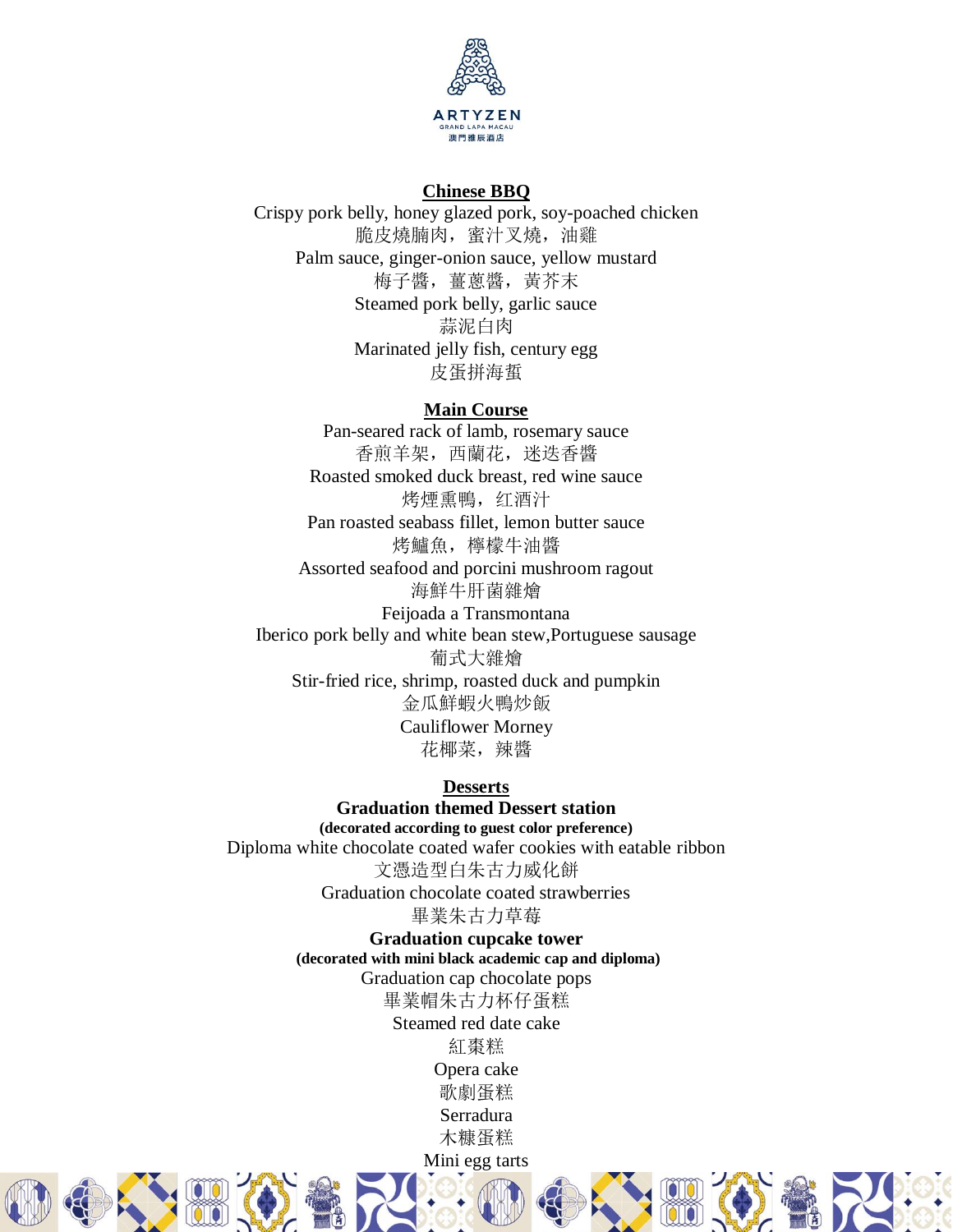

迷你蛋撻

**Belgian waffle** 

Whipped cream and choice of toppings 比利時窩夫餅,鮮忌廉 Chocolate chips, banana, raspberries, blueberries strawberry, chocolate and caramel sauce 朱古力脆片,香蕉,覆盆子,藍莓,草莓,朱古力,焦糖醬

**Ice Cream** 

Vanilla, strawberry, chocolate, green tea 香草,草莓,朱古力,綠茶

M&M's, Oreo crumbles, caramelized pistachio nuts, rum marinated raisins, coconut meringue, chocolate chips, toasted almonds,

M&M,奧利奧碎,開心果焦糖,朗姆酒醃製葡萄乾,椰子蛋白甜餅,巧克力片,烤杏仁

**Toppings**

Raspberry, strawberry, blueberry, chocolate, caramel sauce, mango-passionfruit 覆盆子,草莓,藍莓,巧克力,焦糖醬,芒果百香果

> **Freshly sliced tropical fruit**  雜錦生果拼盤

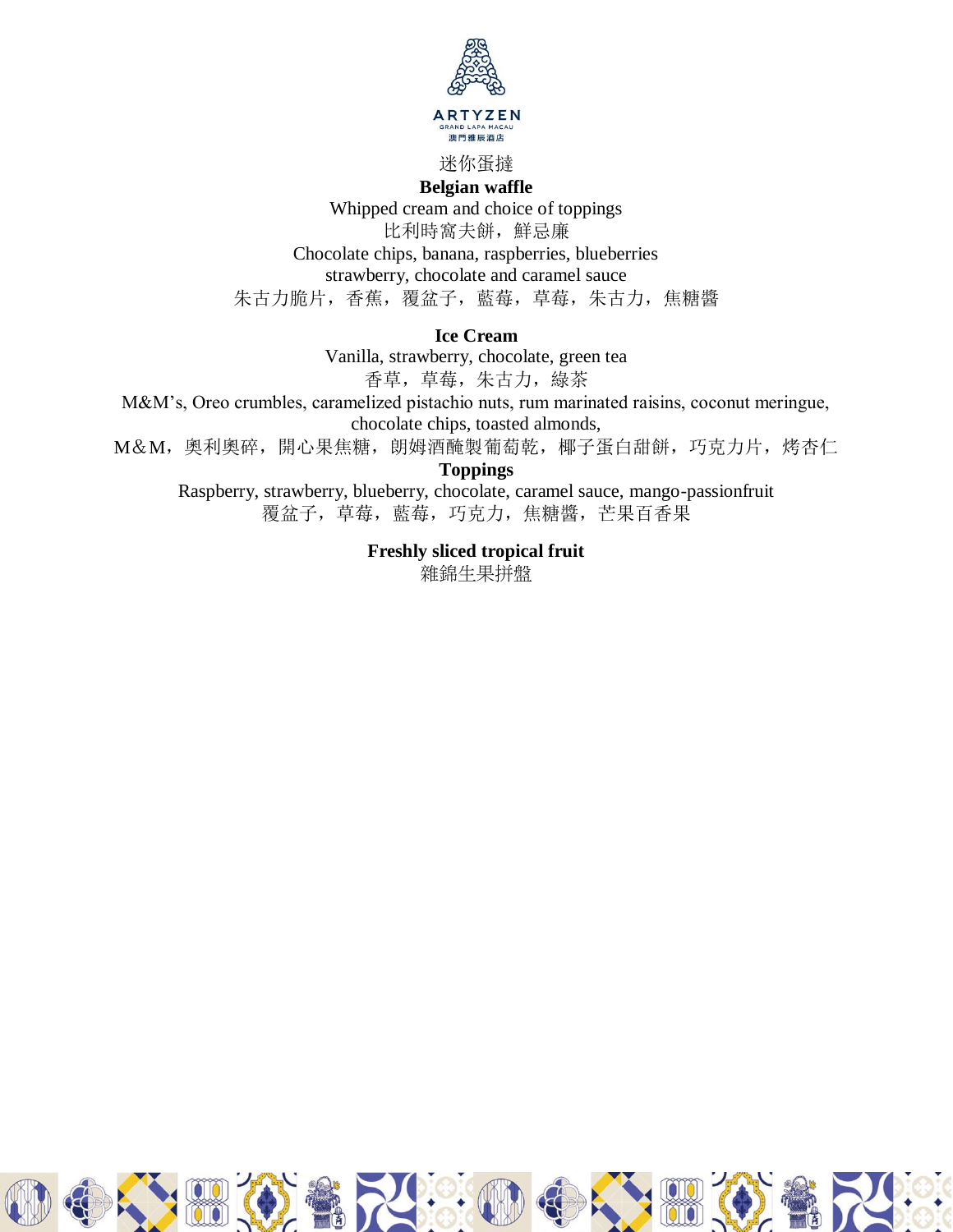

# **Graduation Dinner Menu C**

### **MOP500nett per person**

(Menu includes free flow of soft drink and chilled juice for 2.5 hours)

**Seafood on Ice**

Sea prawns, Alaska crab legs, scallop, blue mussels 海蝦,帝王蟹, 帶子, 藍貽貝

Cocktail sauce, hot sauce, chili-soy sauce, lemon 雞尾酒醬, 辣醬, 辣椒醬油, 擰檬

# **Appetizers**

Salada de Polvo Braised octopus tentacle, bell pepper salsa, lemon vinaigrette 八爪魚沙律

Som Tam

Thai green papaya salad, grilled prawns 靑木瓜鮮蝦沙律 Rice noodles, shredded chicken, sesame sauce 麻醬雞絲粉皮 Cajun roasted prawns, lime, coriander, chorizo sausage

卡真烤蝦,青擰,香菜,香腸

### **Charcutaria**

Coppar, salami, bresaola, chorizo, mortadella, pastrami 薩拉米香腸,布雷索拉,葡腸,肉腸,法式香腸 Smoked salmon, Vodka-beet-ginger cured salmon gravlax

煙熏三文魚,甜菜姜醃三文魚

Pickled vegetables, cornichons, semi-dried tomatoes, pearl onions, sliced red onion, capers, lemon wedges, black kalamata olives, large green olives 醃菜,酸青瓜,番茄乾,洋蔥仔,紅洋蔥,刺山柑,檸檬角,黑卡拉邁橄欖,綠橄欖 Dijon mustard, tangy horseradish sauce, honey-dill mustard, sour cream, fig chutney 第戎芥末醬,辣根醬,蜂蜜芥末醬,酸奶油,無花果酸辣醬

## **Caesar Salad Bar**

Romaine lettuce 生菜

Garlic croutons, grated parmesan cheese, Crispy bacon chips, olive oil, 大蒜麵包粒,帕爾馬芝士,脆皮培根, freshly crushed black pepper, Caesar dressing 橄欖油, 凱撒醬

### **Hot Appetizer**

Shrimp rissoles, tartar sauce 蝦批 Thai crispy-fried vegetable spring rolls, plum sauce 泰式素春卷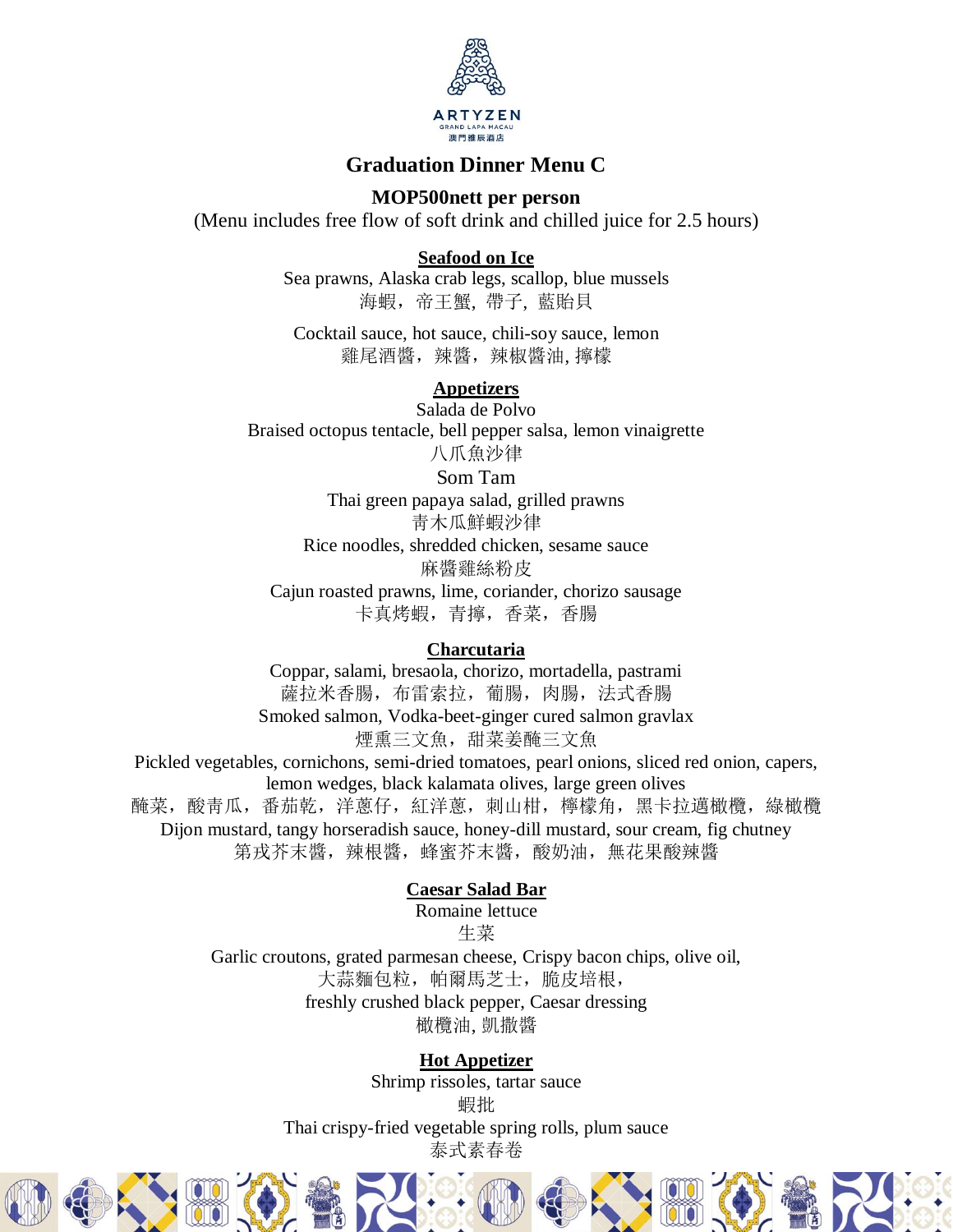

Grilled chicken satay, cucumber, red onion, peanut sauce 馬來西亞雞肉沙爹

#### **Soup**

Seafood-bean curd soup Sea cucumber, scallop, shrimps, abalone, black fungus, soft bean curd, bamboo shoot, egg white, coriander 海鲜豆腐羹 海参,扇贝, 蝦, 鲍鱼粒, 黑木耳, 软豆腐, 竹笋, 蛋清, 香菜 Steamed Mantau, Pineapple-cinnamon chantey 蒸饅頭,鳳梨桂皮醬

#### **Chinese BBQ**

Roasted duck, crispy pork belly, honey glazed pork, soy-poached chicken 烤鴨,脆皮燒腩肉,蜜汁叉燒,油雞 Palm sauce, ginger-onion sauce, yellow mustard 梅子醬,薑蔥醬,黃芥末 Steamed pork belly, garlic sauce 蒜泥白肉 Marinated jelly fish, century egg 皮蛋拼海蜇

#### **Main Course**

Pan-seared rack of lamb, rosemary sauce 香煎羊架,西蘭花,迷迭香醬 Roasted smoked duck breast, red wine sauce 烤煙燻鴨,红酒汁 Pan roasted seabass fillet, lemon butter sauce 烤鱸魚,檸檬牛油醬 Assorted seafood and porcini mushroom ragout 海鮮牛肝菌雜燴 Feijoada a Transmontana Iberico pork belly and white bean stew,Portuguese sausage 葡式大雜燴 Hoy shell phab nor mai farang Thai style wok-fried scallops with asparagus 泰式炒蘆筍帶子

Stir-fried rice, shrimp, roasted duck and pumpkin 金瓜鮮蝦火鴨炒飯 Butter glazed carrot, brocolini and shimeji mushrooms

牛油炒胡萝卜,椰菜仔,白玉菇

#### **Desserts**

**Graduation themed Dessert station (decorated according to guest color preference)** Diploma white chocolate coated wafer cookies with eatable ribbon 文憑造型白朱古力威化餅





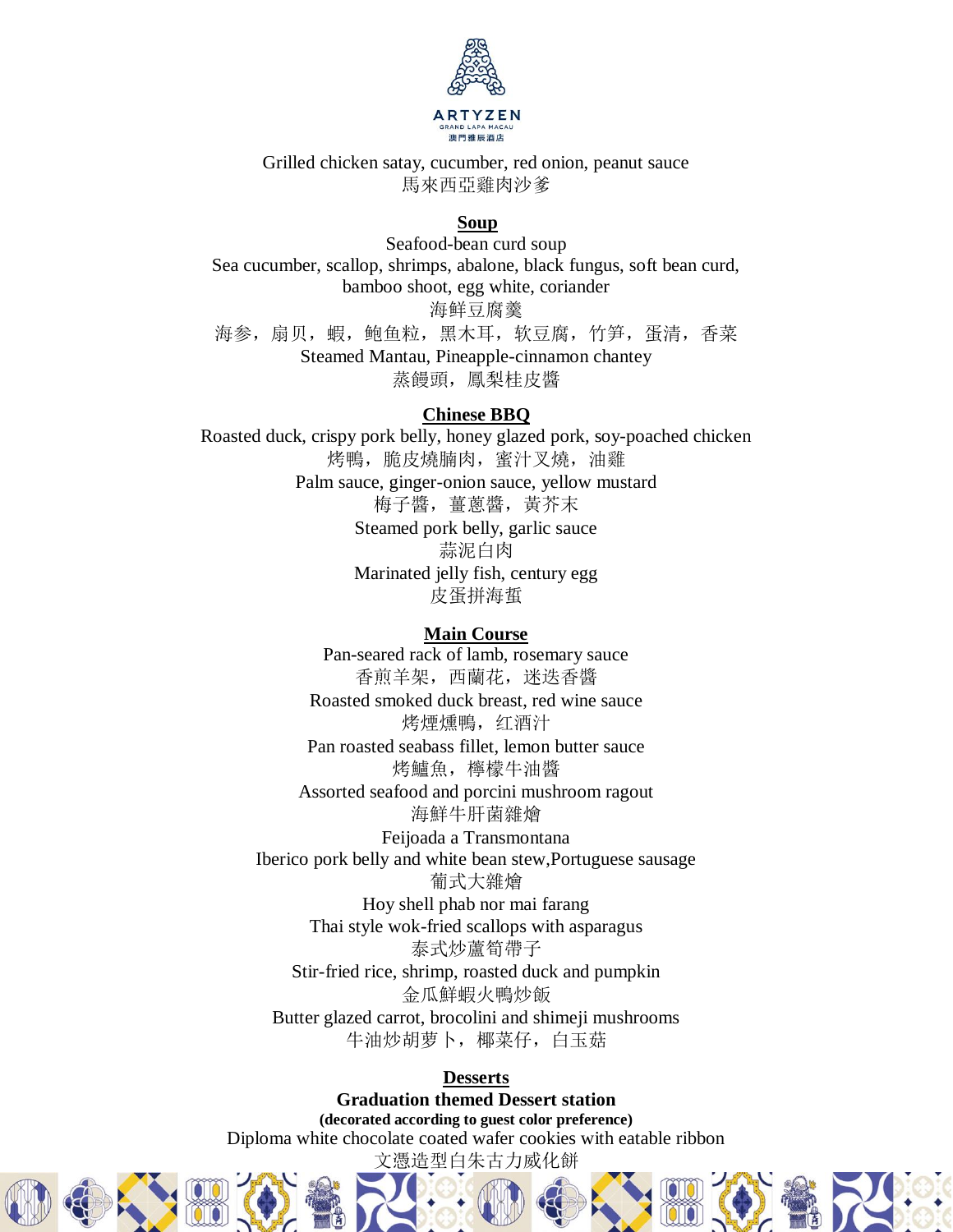

Graduation chocolate coated strawberries 畢業朱古力草莓

**Graduation cupcake tower (decorated with mini black academic cap and diploma)**

Graduation cap chocolate pops 畢業帽朱古力杯仔蛋糕 double-boiled ginger milk custard with Birds nest 燕窩薑汁燉奶 Steamed red date cake 紅棗糕 Artyzen Grand Lapa blue berry cheese cake 雅辰藍莓芝士蛋糕 Opera cake 歌劇蛋糕

Serradura 木糠蛋糕 Mini egg tarts 迷你蛋撻

**Belgian waffle**  Whipped cream and choice of toppings 比利時窩夫餅,鮮忌廉

Chocolate chips, banana, raspberries, blueberries strawberry, chocolate and caramel sauce 朱古力脆片,香蕉,覆盆子,藍莓,草莓,朱古力,焦糖醬

**Ice Cream** 

Vanilla, strawberry, chocolate, green tea 香草,草莓,朱古力,綠茶

M&M's, Oreo crumbles, caramelized pistachio nuts, rum marinated raisins, coconut meringue, chocolate chips, toasted almonds,

M&M, 奧利奧碎, 開心果焦糖, 朗姆酒醃製葡萄乾, 椰子蛋白甜餅, 巧克力片, 烤杏仁

**Toppings**

Raspberry, strawberry, blueberry, chocolate, caramel sauce, mango-passionfruit 覆盆子,草莓,藍莓,巧克力,焦糖醬,芒果百香果

> **Freshly sliced tropical fruit**  雜錦生果拼盤